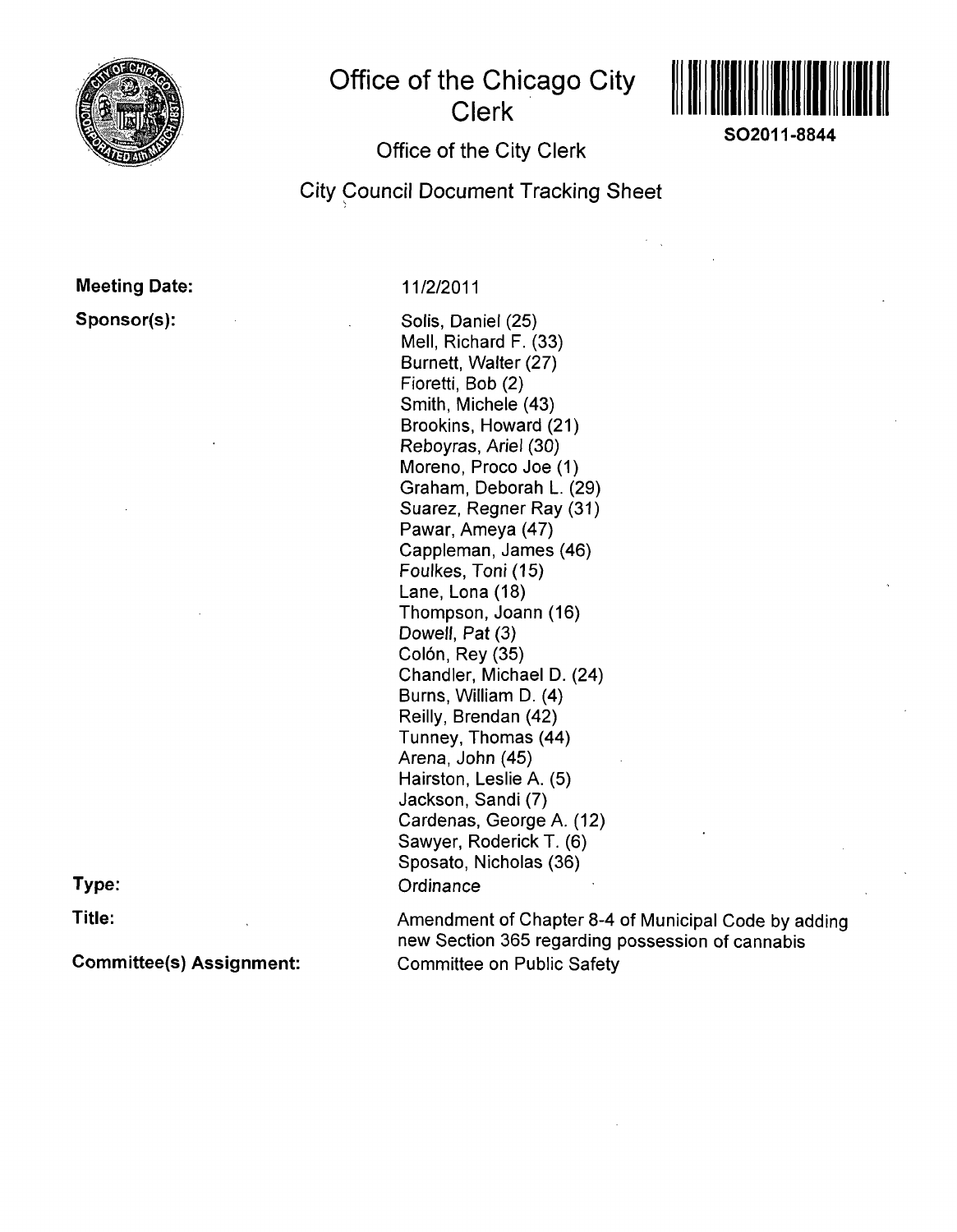

## **CIT Y COUNCI L**  CITY OF CHICAGO

**COUNCIL CHAMBER** SECOND FLOOR, CITY HALL TELEPHONE: 312-744-6800

June 27, 2012

To the President and Members of the City Council:

Your Committee on Public Safety begs leave to report and recommend that Your Honorable Body pass the proposed amended substitute ordinance amending the Municipal Code regarding possession of cannabis.

This recommendation was concurred unanimously by a roll call vote of the members of the Committee with one (1) dissenting vote. (O2011 -8844)

Solis (25)

Respectfully submitted,<br>James Q. Balcer mes

James A. Balcer Chairman Committee on Public Safety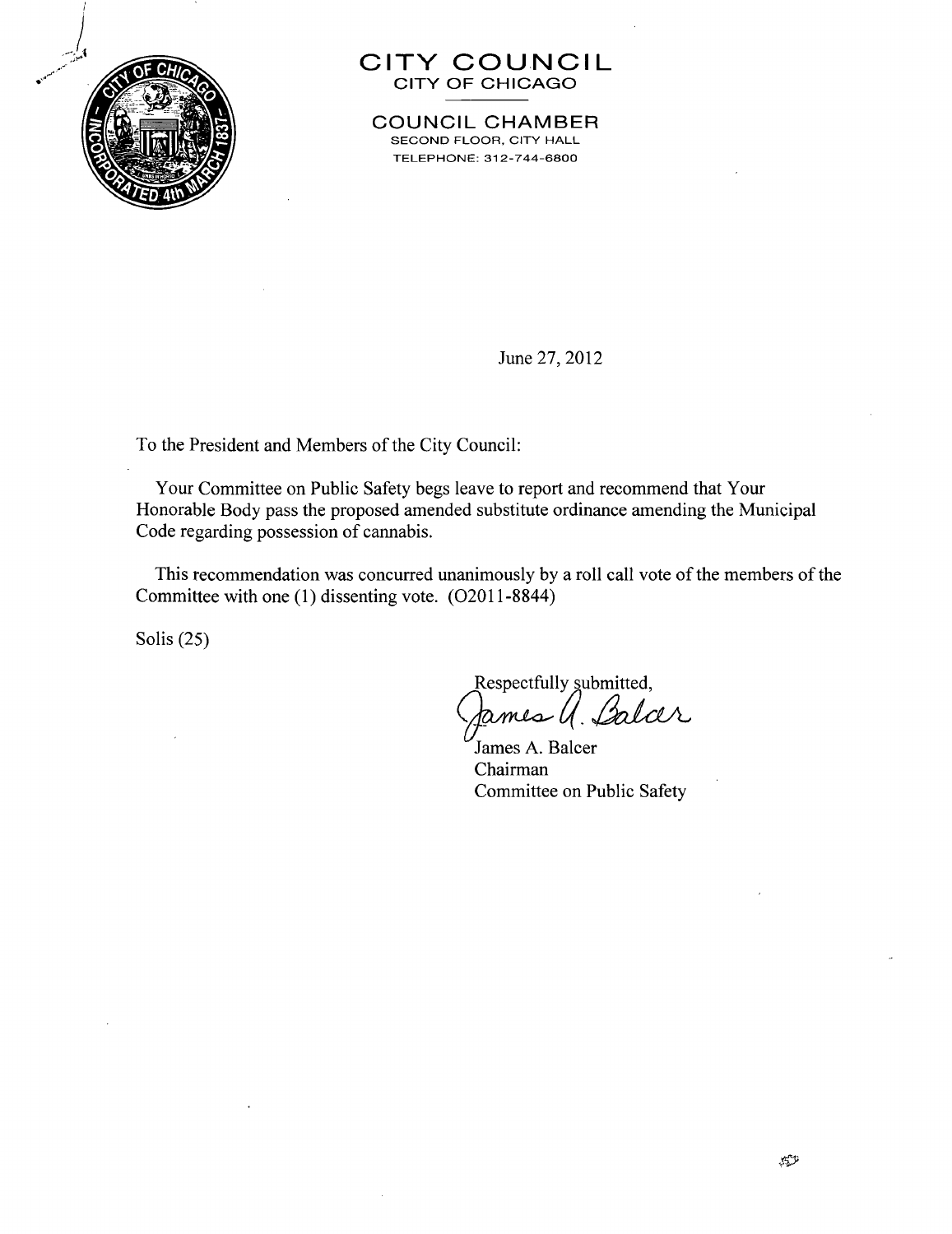### **SUBSIIIUT E ORDINANC E**

### AS AMENDED

WHEREAS, A significant number of court prosecutions for the offense of possessing a small amount of cannabis are dismissed and therefore have a limited deterrent effect, in addition to consuming police and prosecutory resources without a corresponding public benefit; and

WHEREAS, The prosecution of such offenses, in situations not involving aggravating factors, in the City's Department of Administrative Hearings will free up precious police resources and may result in a more robust punitive and deterrent effect; and

WHEREAS, Significant benefits can also be achieved by using fines collected from successful administrative prosecutions for anti-drug efforts; now, therefore,

### **BE IT ORDAINED BY THE CITY COUNCIL OF THE CITY OF CHICAGO:**

SECTION 1. Article ll-A of Chapter 7-24 of the Municipal Code of Chicago is hereby amended by adding a new Section 7-24-099, as follows:

#### **7-24-099 Possession of cannabis.**

**1. V** 

> (a) It is a violation of this section for any person to possess up to 15 grams of any substance containing cannabis. As used in this section, "cannabis" includes marijuana, hashish and other substances which are identified as including any parts of the plant Cannabis Sativa, whether growing or not; the seeds thereof, the resin extracted from any part of such plant; and any compound, manufacture, salt, derivative, mixture, or preparation of such plant, its seeds, or resin, including tetrahydrocannabinol (THC) and all other cannabinol derivatives, including its naturally occurring or synthetically produced ingredients, whether produced directly or indirectly by extraction, or independently by means of chemical synthesis or by a combination of extraction and chemical synthesis; but shall not include the mature stalks of such plant, fiber produced from such stalks, oil or cake made from the seeds of such plant, any other compound, manufacture, salt, derivative, mixture, or preparation of such mature stalks (except the resin extracted therefrom), fiber, oil or cake, or the sterilized seed of such plant which is incapable of germination.

> (b) A person upon whom a notice of violation has been served for violating this section shall: (1) appear for a hearing at the location, date and time indicated on the notice of violation; or (2) adjudicate the matter by mail in the time and manner described in the Rules and Regulations of the Department of Administrative Hearings.

> (c) The director of administrative hearings is authorized to impose, in addition to the fine authorized for the violation of subsection (a), a requirement that a violator attend a drug awareness or drug education program.

> (d) Citations shall not be issued under this section for violations of subsection (a) occurring on the grounds of a school or public park.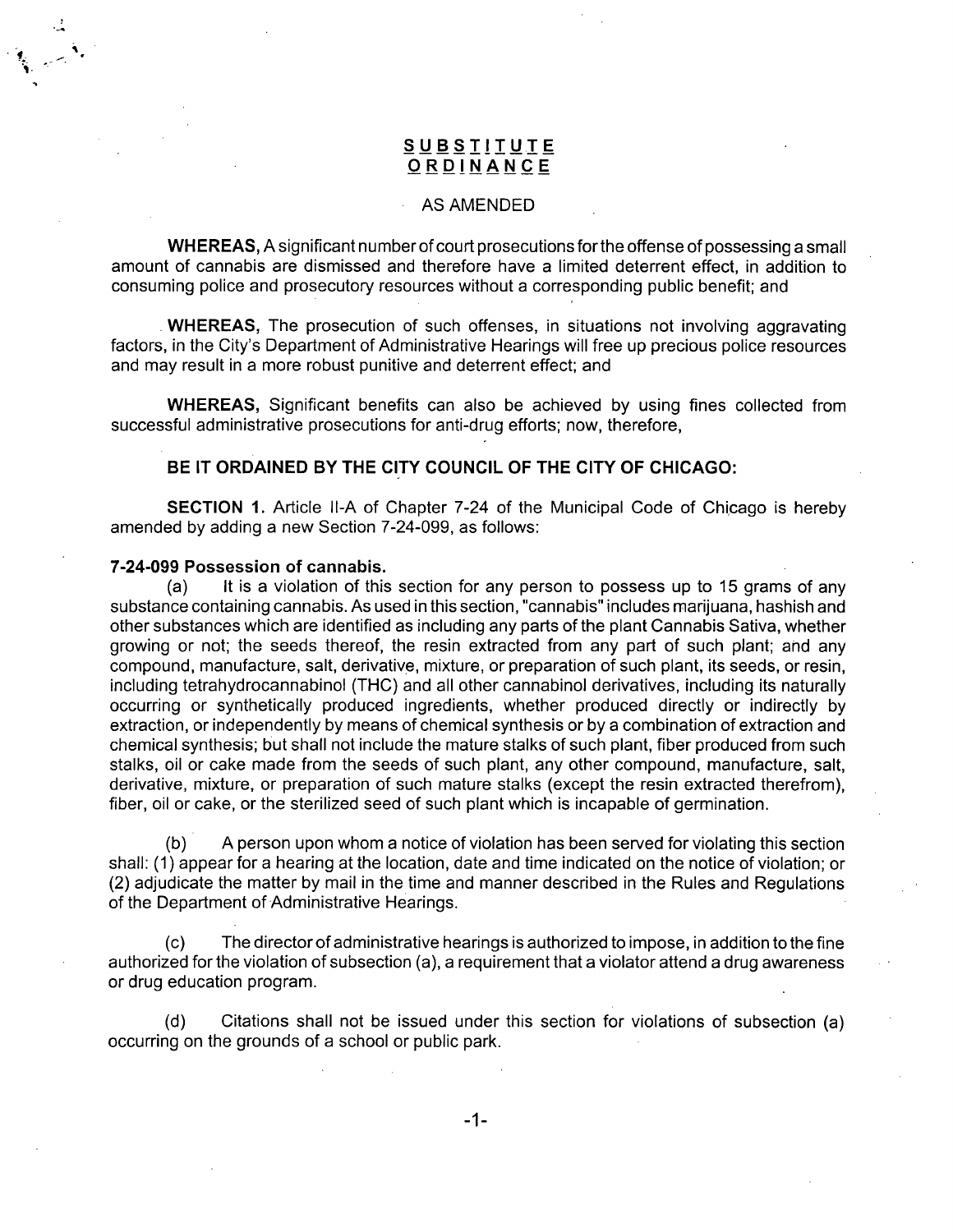(e) Any person who violates this section shall be subject to a fine of not less than \$250.00 nor more than \$500.00 for the first offense, and \$500.00 for the second and each subsequent violation occurring within a period of 30 days. Each such violation shall constitute a separate and distinct offense. Pursuant to Section 1-4-120 of the Code, a requirement that the violator perform community service may be included as a component of any penalty imposed pursuant to this section.

**SECTION 2.** Chapter 1-4 of the Municipal Code of Chicago is hereby amended by adding a new Section 1-4-145, as follows:

### **1-4-145 Failure to appear at a hearing.**

(a) In addition to and separate from a default finding, decision or order that may be rendered pursuant to Section 2-14-078 of this Code, it is a violation of this section for any person upon whom a notice of violation is served for the alleged violation of Section 7-24-099 of this Code to fail to pay the fine as specified in subsection (b) of section 7-24-099, or fail to appear personally or through his attorney of record at the original hearing before the department of administrative hearings on that violation. It shall not be a violation of this section if the default order is set aside pursuant to section 2-14-108 of this Code.

(b) Any person who violates this section shall be subject to a fine equal to the maximum fine for the underlying offense or imprisonment for a period of not more than six months for each violation.

SECTION 3. This ordinarce shall take effect 10 days after its passage and publication. Ward I O\*  $=$   $45$  $1.24$ 42  $-2-$